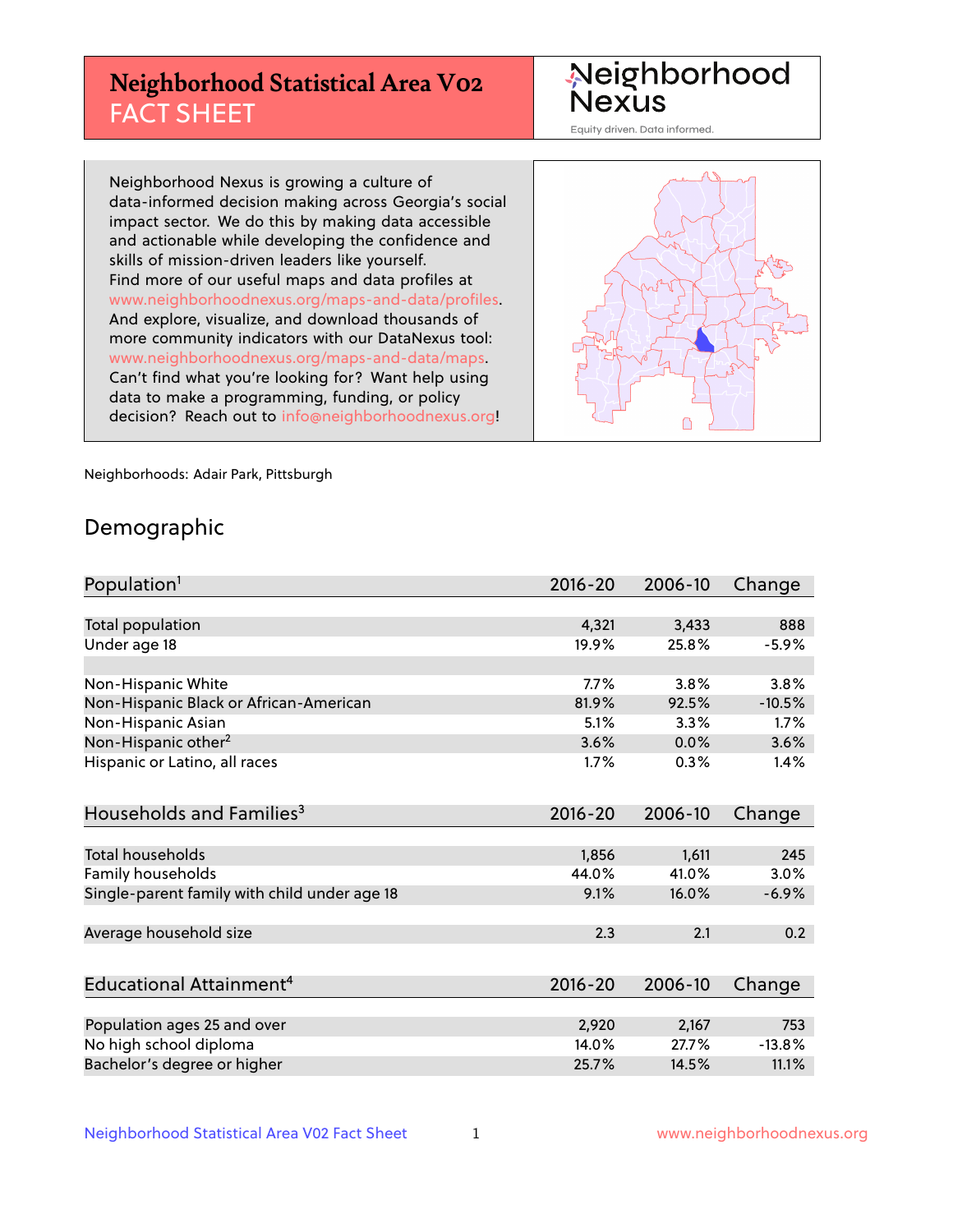# Change Measures, continued...

| Employment <sup>5</sup>                                 | $2016 - 20$      | 2006-10          | Change   |
|---------------------------------------------------------|------------------|------------------|----------|
| Total workers residing in Neighborhood Statistical Area | 2,184            | 2,075            | 109      |
| Workers with earnings \$1250/month or less              | 25.5%            | 34.6%            | $-9.1%$  |
| Workers with earnings \$1251/month to \$3333/month      | 40.3%            | 52.0%            | $-11.7%$ |
| Workers with earnings greater than \$3333/month         | 34.2%            | 13.4%            | 20.8%    |
|                                                         |                  |                  |          |
| Total jobs located in Neighborhood Statistical Area     | 1,133            | 1,293            | $-160$   |
| Jobs with earnings \$1250/month or less                 | 21.0%            | 27.7%            | $-6.7%$  |
| Jobs with earnings \$1251/month to \$3333/month         | 36.9%            | 52.7%            | $-15.9%$ |
| Jobs with earnings greater than \$3333/month            | 42.1%            | 19.6%            | 22.5%    |
|                                                         |                  |                  |          |
| Jobs/workers ratio                                      | 0.5              | 0.6              | $-0.1$   |
|                                                         |                  |                  |          |
| Income and Poverty <sup>6</sup>                         | 2016-20          | 2006-10          | Change   |
|                                                         |                  |                  |          |
| Median household income                                 | \$35,628         | \$18,115         | \$17,513 |
|                                                         |                  |                  |          |
| Population for whom poverty status is determined        | 4,258            | 3,425            | 833      |
| Population below poverty                                | 26.0%            | 48.4%            | $-22.4%$ |
|                                                         |                  |                  |          |
| Housing <sup>7</sup>                                    | 2016-20          | 2006-10          | Change   |
|                                                         |                  |                  |          |
| Total housing units                                     | 2,632            | 2,696            | $-64$    |
| Occupied housing units                                  | 70.5%            | 59.8%            | 10.8%    |
| Vacant housing units                                    | 29.5%            | 40.2%            | $-10.8%$ |
|                                                         |                  |                  |          |
| Occupied housing units                                  | 1,856            | 1,611            | 245      |
| Owner occupied housing units                            | 34.2%            | 35.6%            | $-1.4%$  |
| Renter occupied housing units                           | 65.8%            | 64.4%            | 1.4%     |
|                                                         |                  |                  |          |
| Access to a Vehicle <sup>8</sup>                        | $2016 - 20$      | 2006-10          | Change   |
|                                                         |                  |                  |          |
| Occupied housing units                                  | 1,856            | 1,611            | 245      |
| No vehicle available                                    | 27.5%            | 45.1%            | $-17.6%$ |
|                                                         |                  |                  |          |
| Crime Rates, per 10,000 Population <sup>9</sup>         | 2017-21          | 2012-16          | Change   |
|                                                         |                  |                  |          |
| All Part I crimes                                       |                  |                  | $-94.8$  |
| Violent crime                                           | 1,015.0<br>211.5 | 1,109.9<br>268.5 | $-57.0$  |
| Murder                                                  |                  |                  |          |
|                                                         | 7.9              | 7.0<br>113.6     | 0.9      |
| Robbery                                                 | 59.7             |                  | $-53.8$  |
| Aggravated assault                                      | 143.9            | 148.0            | $-4.0$   |
| Property crime                                          | 803.5            | 841.4            | $-37.9$  |
| <b>Burglary</b>                                         | 147.7            | 248.0            | $-100.3$ |
| Larceny                                                 | 488.3            | 388.3            | 100.0    |
| Vehicle theft                                           | 167.6            | 205.1            | $-37.6$  |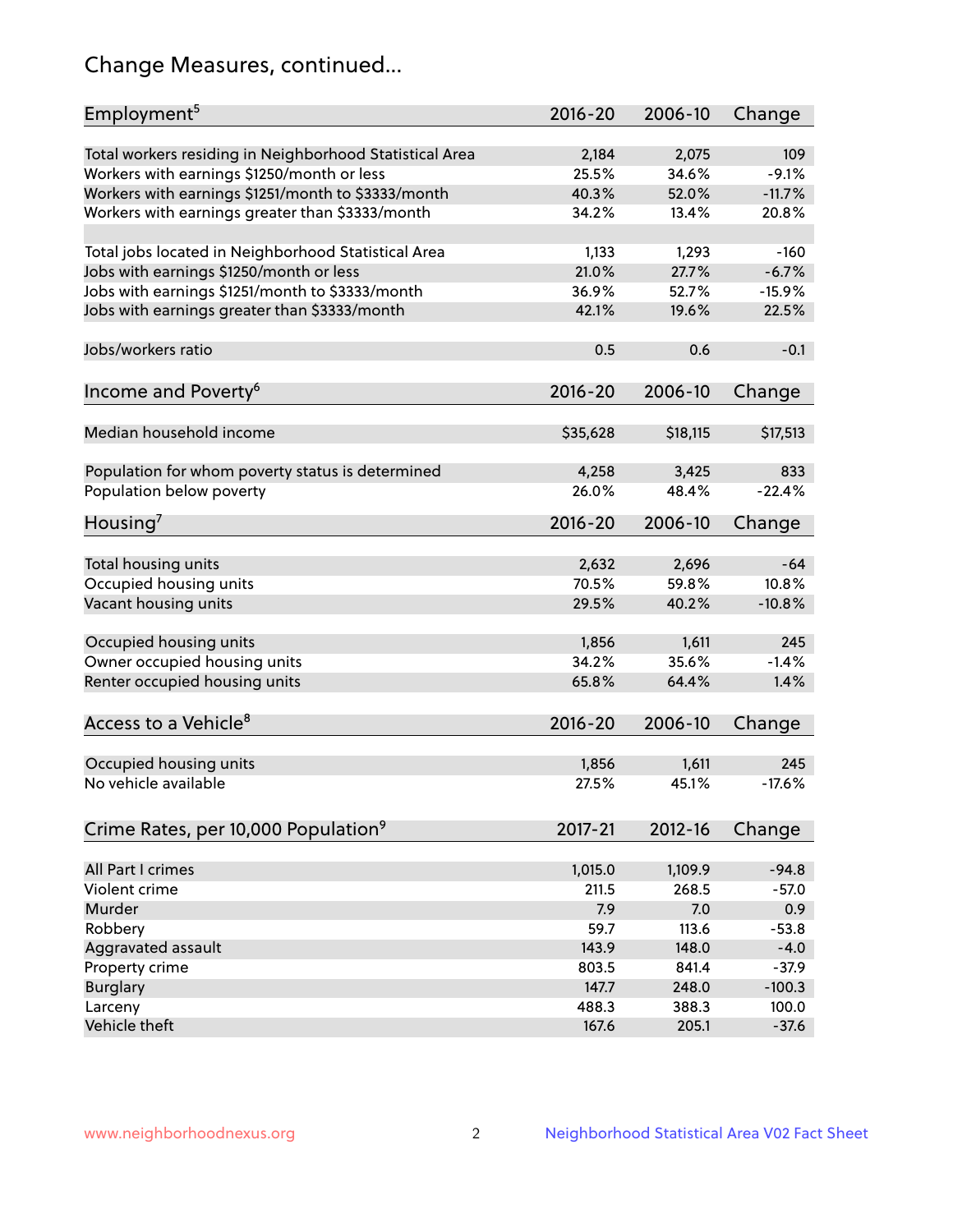# Current Data: Demographic

| Sex and Age, 2016-20 <sup>10</sup>                    | <b>Estimate</b> | Margin of Error |
|-------------------------------------------------------|-----------------|-----------------|
| Total population                                      | 4,321           | $\pm$ 622       |
| Male                                                  | 49.5%           | $\pm 3.5\%$     |
| Female                                                | 50.5%           | ±4.0%           |
| Under 5 years                                         | 5.1%            | $\pm 2.6\%$     |
| 5 to 9 years                                          | 6.8%            | ±2.4%           |
| 10 to 14 years                                        | 4.7%            | ±1.9%           |
| 15 to 19 years                                        | 5.1%            | $\pm 2.3\%$     |
| 20 to 24 years                                        | 10.7%           | $\pm$ 3.5%      |
| 25 to 34 years                                        | 19.5%           | ±2.9%           |
| 35 to 44 years                                        | 17.7%           | $\pm 4.2\%$     |
| 45 to 54 years                                        | 8.7%            | $\pm 2.1\%$     |
| 55 to 59 years                                        | 3.7%            | $\pm 1.2\%$     |
| 60 to 64 years                                        | 6.9%            | ±2.4%           |
| 65 to 74 years                                        | 7.9%            | $\pm 2.0\%$     |
| 75 to 84 years                                        | 2.5%            | $\pm 1.3\%$     |
| 85 years and over                                     | 0.7%            | $\pm$ 0.7%      |
| Median age (years)                                    | 33.7            | $\pm 1.4$       |
| Race and Ethnicity, 2016-20 <sup>11</sup>             | <b>Estimate</b> | Margin of Error |
| Total population                                      | 4,321           | $\pm 622$       |
| Hispanic or Latino (of any race)                      | 1.7%            | $\pm$ 0.9%      |
| Not Hispanic or Latino                                | 98.3%           | $\pm 2.2\%$     |
| White alone                                           | 7.7%            | $\pm 2.5\%$     |
| Black or African American alone                       | 81.9%           | $\pm$ 6.0%      |
| American Indian and Alaska Native alone               | 0.1%            | $\pm$ 0.5%      |
| Asian alone                                           | 5.1%            | $\pm$ 5.4%      |
| Native Hawaiian and other Pacific Islander alone      | 0.0%            | $\pm$ 0.6%      |
| Some other race alone                                 | 0.0%            | $\pm$ 0.6%      |
| Two or more races                                     | 3.4%            | ±2.8%           |
| U.S. Citizenship Status, 2016-20 <sup>12</sup>        | <b>Estimate</b> | Margin of Error |
| Foreign-born population                               | 297             | $\pm 240$       |
| Naturalized U.S. citizen                              | 60.3%           | $\pm$ 36.6%     |
| Not a U.S. citizen                                    | 39.7%           | $\pm$ 41.5%     |
| Citizen, Voting Age Population, 2016-20 <sup>13</sup> | Estimate        | Margin of Error |
| Citizen, 18 and over population                       | 3,342           | $\pm$ 379       |
| Male                                                  | 48.3%           | $\pm$ 5.8%      |
| Female                                                | 51.7%           | $\pm$ 5.5%      |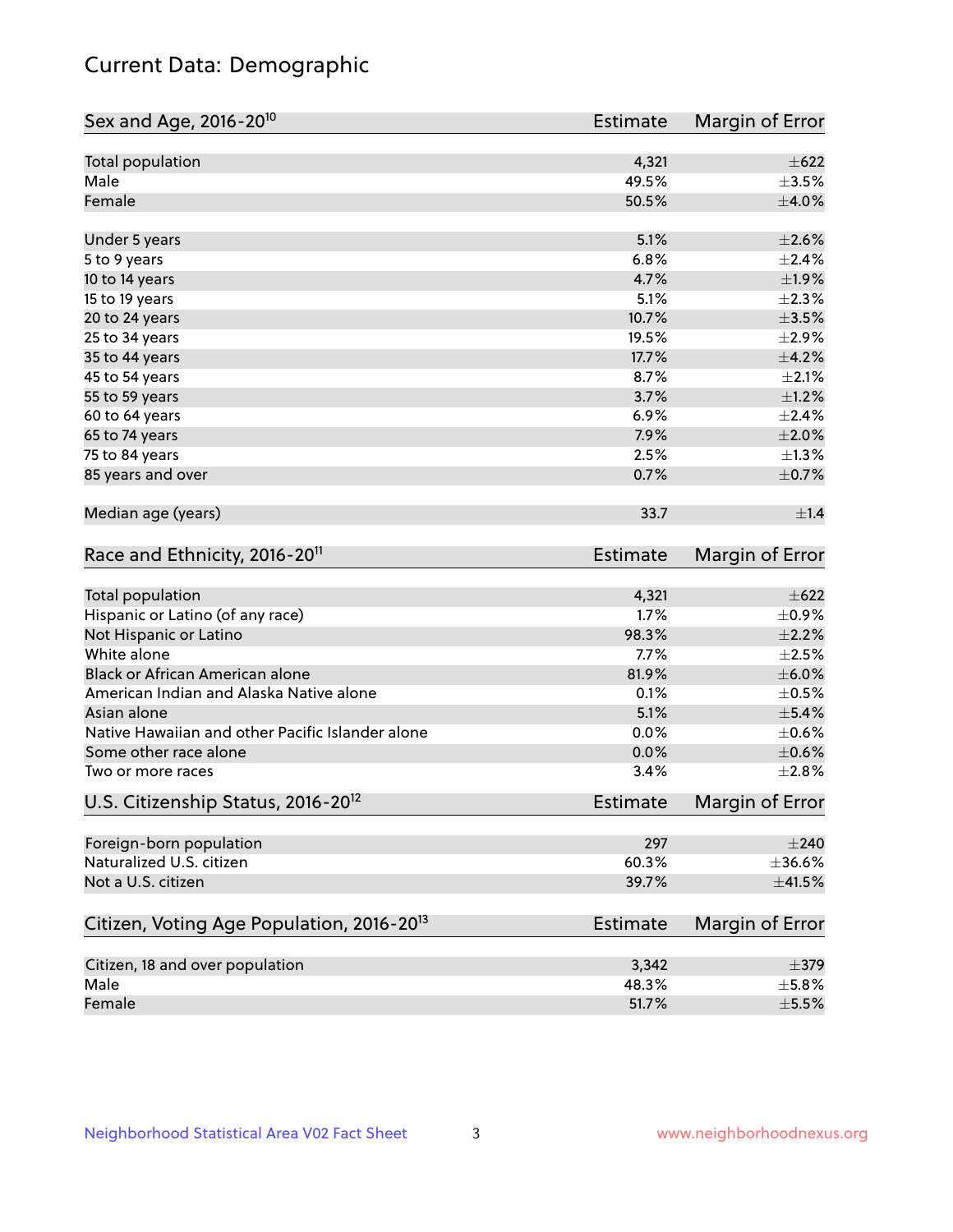# Current Data: Economic

| Income, 2016-20 <sup>14</sup>                                     | Estimate | Margin of Error |
|-------------------------------------------------------------------|----------|-----------------|
| All households                                                    | 1,856    | $\pm$ 185       |
| Less than \$10,000                                                | 12.3%    | $\pm$ 4.1%      |
| \$10,000 to \$14,999                                              | 8.8%     | $\pm$ 3.2%      |
| \$15,000 to \$24,999                                              | 13.8%    | $\pm$ 4.2%      |
| \$25,000 to \$34,999                                              | 13.8%    | $\pm$ 4.3%      |
| \$35,000 to \$49,999                                              | 16.5%    | $\pm$ 6.0%      |
| \$50,000 to \$74,999                                              | 12.8%    | $\pm$ 5.2%      |
| \$75,000 to \$99,999                                              | 10.0%    | ±4.4%           |
| \$100,000 to \$149,999                                            | 7.2%     | $\pm$ 3.1%      |
|                                                                   | 3.3%     | $\pm 2.1\%$     |
| \$150,000 to \$199,999                                            | 1.4%     | $\pm 1.3\%$     |
| \$200,000 or more                                                 |          |                 |
| Median household income (dollars)                                 | \$35,628 | $\pm 2,345$     |
| Mean household income (dollars)                                   | \$49,573 | ±5,103          |
| Households with earnings                                          | 79.3%    | $\pm$ 6.2%      |
| Mean earnings (dollars)                                           | \$52,141 | $\pm$ 4,072     |
| Households with Social Security                                   | 26.3%    | $\pm$ 6.9%      |
| Mean Social Security income (dollars)                             | \$12,045 | $\pm$ 4,744     |
| Households with retirement income                                 | 7.8%     | $\pm 2.7\%$     |
| Mean retirement income (dollars)                                  | \$25,163 | $\pm$ 9,646     |
| Households with Supplemental Security Income                      | 9.0%     | $\pm$ 3.4%      |
| Mean Supplemental Security Income (dollars)                       | \$8,010  | $\pm$ 1,826     |
| Households with cash public assistance income                     | 3.8%     | ±3.4%           |
| Mean cash public assistance income (dollars)                      | \$0      | $\pm 0$         |
| Households with Food Stamp/SNAP benefits in the past 12<br>months | 22.5%    | $\pm$ 6.5%      |
| Family households                                                 | 817      | $\pm$ 169       |
| Less than \$10,000                                                | 5.3%     | $\pm$ 4.8%      |
| \$10,000 to \$14,999                                              | 7.7%     | $\pm$ 5.1%      |
| \$15,000 to \$24,999                                              | 12.0%    | $\pm$ 5.8%      |
| \$25,000 to \$34,999                                              | 15.1%    | $\pm$ 6.3%      |
| \$35,000 to \$49,999                                              | 22.0%    | ±11.8%          |
| \$50,000 to \$74,999                                              | 14.2%    | $\pm$ 8.1%      |
| \$75,000 to \$99,999                                              | 13.5%    | $\pm$ 8.8%      |
| \$100,000 to \$149,999                                            | 5.9%     | $\pm$ 3.6%      |
| \$150,000 to \$199,999                                            | 2.1%     | $\pm$ 2.7%      |
| \$200,000 or more                                                 | 2.3%     | $\pm$ 3.1%      |
| Median family income (dollars)                                    | \$38,638 | $\pm$ 3,077     |
| Mean family income (dollars)                                      | \$55,043 | $\pm$ 6,113     |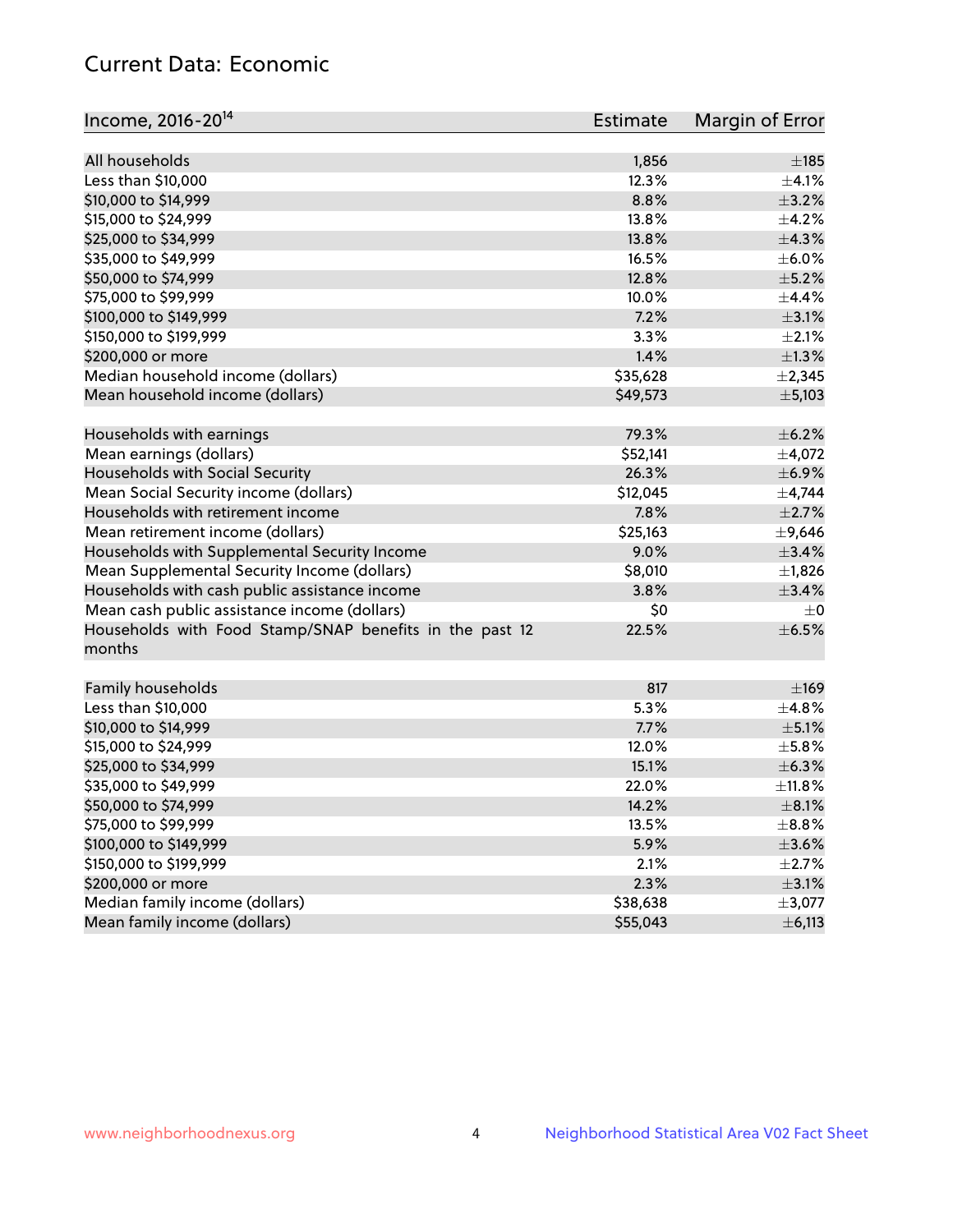# Current Data: Economic, continued...

| Income, 2016-20, continued <sup>15</sup>                                                    | <b>Estimate</b> | <b>Margin of Error</b> |
|---------------------------------------------------------------------------------------------|-----------------|------------------------|
|                                                                                             |                 |                        |
| Nonfamily households                                                                        | 1,039           | $\pm$ 138              |
| Median nonfamily income (dollars)                                                           | \$31,263        | ±4,864                 |
| Mean nonfamily income (dollars)                                                             | \$44,617        | ±6,951                 |
| Median earnings for workers (dollars)                                                       | \$27,889        | $\pm$ 1,620            |
| Median earnings for male full-time, year-round workers<br>(dollars)                         | \$37,333        | ±2,283                 |
| Median earnings for female full-time, year-round workers<br>(dollars)                       | \$33,333        | ±3,827                 |
| Per capita income (dollars)                                                                 | \$22,528        | $\pm$ 862              |
| Families Below Poverty Level, 2016-20 <sup>16</sup>                                         | <b>Estimate</b> | <b>Margin of Error</b> |
|                                                                                             |                 |                        |
| <b>All Families</b>                                                                         | 817             | $\pm$ 169              |
| Percent below poverty                                                                       | 17.5%           | $\pm$ 6.3%             |
| Families with related children under 18 years                                               | 352             | ±110                   |
| Percent below poverty                                                                       | 32.1%           | ±14.1%                 |
| Families with related children under 5 years only                                           | 65              | $+63$                  |
| Percent below poverty                                                                       | 32.3%           | ±64.0%                 |
| Married couple families                                                                     | 282             | ±98                    |
| Percent below poverty                                                                       | 2.8%            | $+8.1%$                |
| Married couple families with related children under 18 years                                | 114             | $\pm$ 71               |
| Percent below poverty                                                                       | 7.0%            | ±19.8%                 |
| Married couple families with related children under 5 years                                 | 34              | $\pm$ 34               |
| Percent below poverty                                                                       | $0.0\%$         | ±71.3%                 |
|                                                                                             |                 |                        |
| Families with female householder, no spouse present                                         | 441             | $\pm 106$              |
| Percent below poverty                                                                       | 29.5%           | ±11.3%                 |
| Families with female householder, no spouse present with<br>related children under 18 years | 229             | $\pm$ 78               |
| Percent below poverty                                                                       | 44.5%           | ±17.0%                 |
|                                                                                             |                 |                        |
| Families with female householder, no spouse present with<br>related children under 5 years  | 31              | $\pm 40$               |
| Percent below poverty                                                                       | 67.7%           | ±48.5%                 |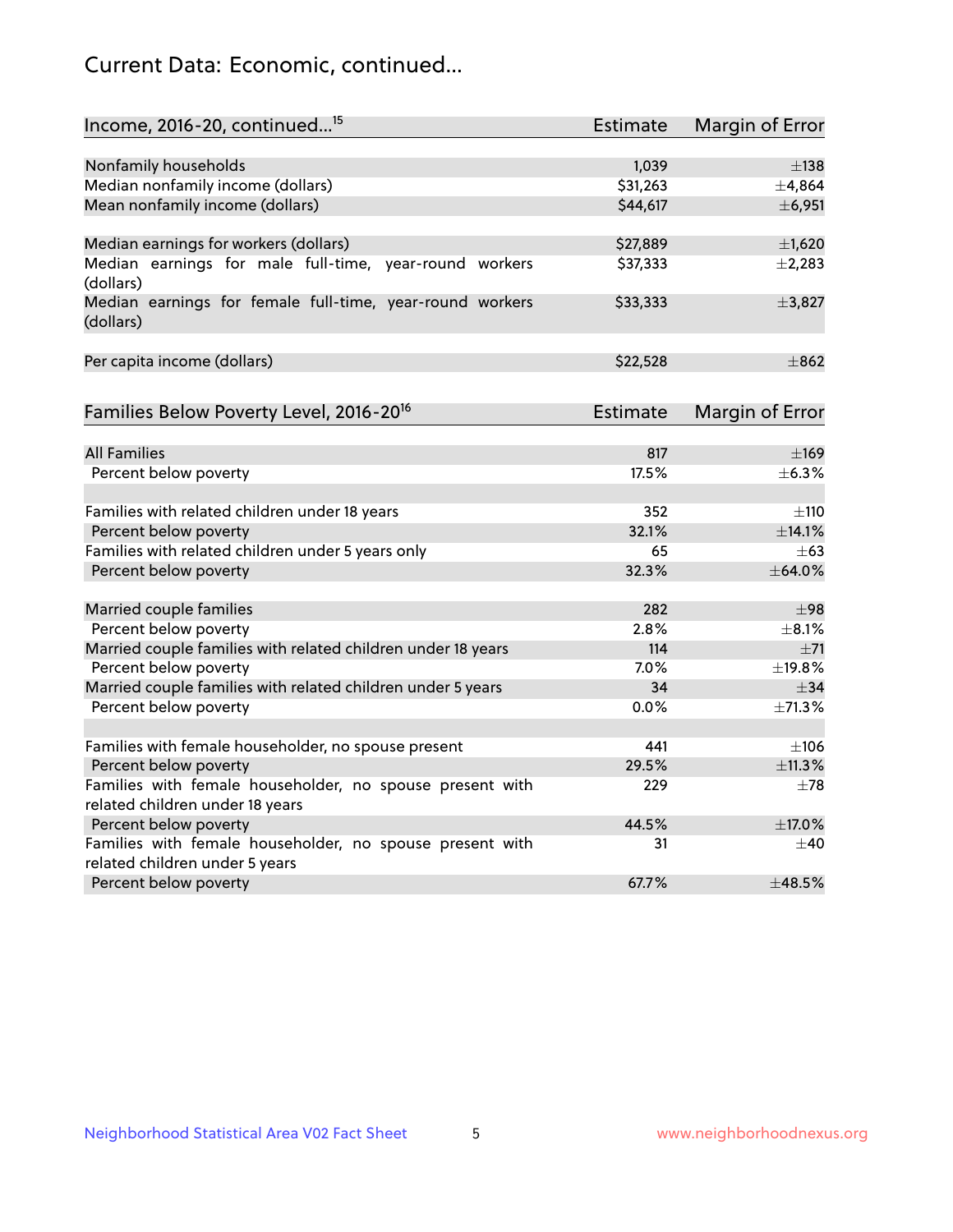# Current Data: Economic, continued...

| People Below Poverty Level, 2016-20 <sup>17</sup> | <b>Estimate</b> | Margin of Error |
|---------------------------------------------------|-----------------|-----------------|
|                                                   |                 |                 |
| Total population                                  | 4,258           | $\pm 610$       |
| Percent below poverty                             | 26.0%           | $\pm$ 7.3%      |
| Population under 18 years                         | 798             | $\pm 220$       |
| Percent below poverty                             | 42.5%           | ±16.4%          |
| Population 18 years and over                      | 3,460           | $\pm$ 387       |
| Percent below poverty                             | 22.2%           | $+4.4%$         |
| Population 18 to 64 years                         | 2,983           | $\pm$ 369       |
| Percent below poverty                             | 20.0%           | ±4.8%           |
| Population 65 years and over                      | 477             | ±119            |
| Percent below poverty                             | 35.8%           | $+12.3%$        |

| Poverty by Race/Ethnicity, 2016-20 <sup>18</sup> | <b>Estimate</b> | Margin of Error |
|--------------------------------------------------|-----------------|-----------------|
|                                                  |                 |                 |
| Non-Hispanic White population                    | 332             | ±119            |
| Percent below poverty                            | 5.4%            | $\pm$ 8.3%      |
| <b>Black population</b>                          | 3,490           | $\pm$ 563       |
| Percent below poverty                            | 28.5%           | $\pm$ 8.5%      |
| Asian population                                 | 220             | $\pm 234$       |
| Percent below poverty                            | $0.0\%$         | ±11.0%          |
| Hispanic or Latino population                    | 74              | $\pm$ 42        |
| Percent below poverty                            | $0.0\%$         | ±32.8%          |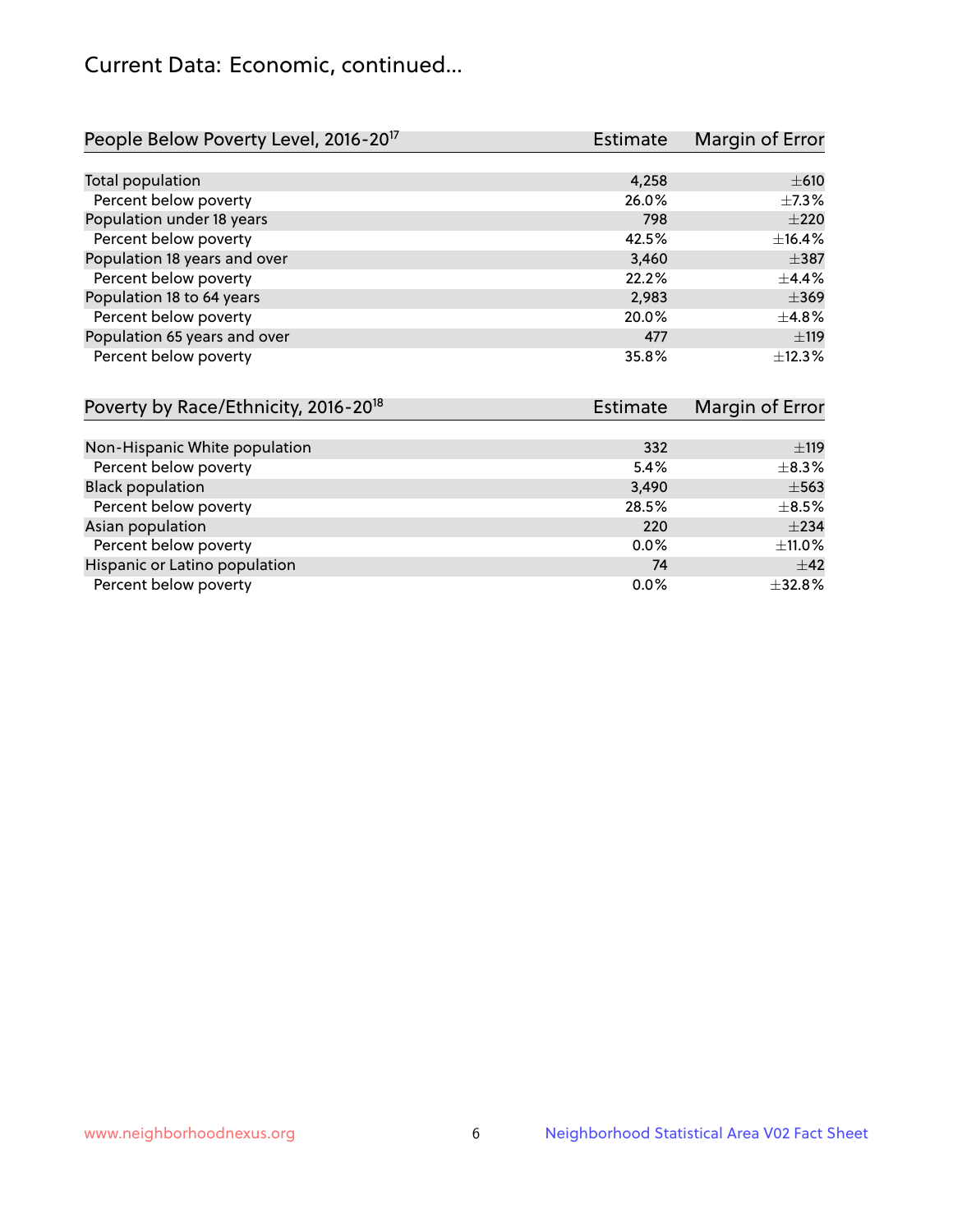# Current Data: Employment

| Employment Status, 2016-20 <sup>19</sup>                      | <b>Estimate</b> | Margin of Error |
|---------------------------------------------------------------|-----------------|-----------------|
|                                                               |                 |                 |
| Population 16 years and over                                  | 3,590           | ±471            |
| In labor force                                                | 68.4%           | $\pm 2.8\%$     |
| Civilian labor force                                          | 68.1%           | $\pm 2.8\%$     |
| Employed                                                      | 59.2%           | $\pm$ 3.7%      |
| Unemployed                                                    | 8.9%            | $\pm$ 4.4%      |
| <b>Armed Forces</b>                                           | 0.2%            | $\pm 3.0\%$     |
| Not in labor force                                            | 31.6%           | $\pm$ 4.5%      |
|                                                               |                 |                 |
| Civilian labor force                                          | 2,446           | $\pm$ 337       |
| <b>Unemployment Rate</b>                                      | 13.0%           | $\pm$ 6.5%      |
| Females 16 years and over                                     | 1,789           | $\pm 274$       |
| In labor force                                                | 72.1%           | $\pm$ 7.7%      |
| Civilian labor force                                          | 72.1%           | $\pm$ 7.7%      |
| Employed                                                      | 64.6%           | $\pm$ 8.5%      |
|                                                               |                 |                 |
| Own children of the householder under 6 years                 | 153             | $\pm 75$        |
| All parents in family in labor force                          | 100.0%          | $\pm$ 15.8%     |
|                                                               |                 |                 |
| Own children of the householder 6 to 17 years                 | 454             | $\pm$ 183       |
| All parents in family in labor force                          | 95.8%           | ±13.7%          |
|                                                               |                 |                 |
| Industry, 2016-20 <sup>20</sup>                               | Estimate        | Margin of Error |
|                                                               |                 |                 |
| Civilian employed population 16 years and over                | 2,127           | $\pm 308$       |
| Agriculture, forestry, fishing and hunting, and mining        | 0.5%            | $\pm$ 1.4%      |
| Construction                                                  | 3.1%            | $\pm 2.2\%$     |
| Manufacturing                                                 | 6.7%            | $\pm$ 6.6%      |
| Wholesale trade                                               | 1.5%            | $\pm 2.1\%$     |
| Retail trade                                                  | 11.0%           | $\pm$ 4.5%      |
| Transportation and warehousing, and utilities                 | 10.1%           | $\pm$ 5.2%      |
| Information                                                   | 0.8%            | $\pm 1.3\%$     |
| Finance and insurance, and real estate and rental and leasing | 4.4%            | $\pm 2.6\%$     |
| Professional, scientific, and management, and administrative  | 14.6%           | ±4.8%           |
| and waste management services                                 |                 |                 |
| Educational services, and health care and social assistance   | 25.1%           | $\pm$ 5.7%      |
| Arts, entertainment, and recreation, and accommodation and    | 13.1%           | $\pm 3.8\%$     |
| food services                                                 |                 |                 |
| Other services, except public administration                  | 3.9%            | $\pm 2.2\%$     |
| Public administration                                         | 5.1%            | $\pm 2.5\%$     |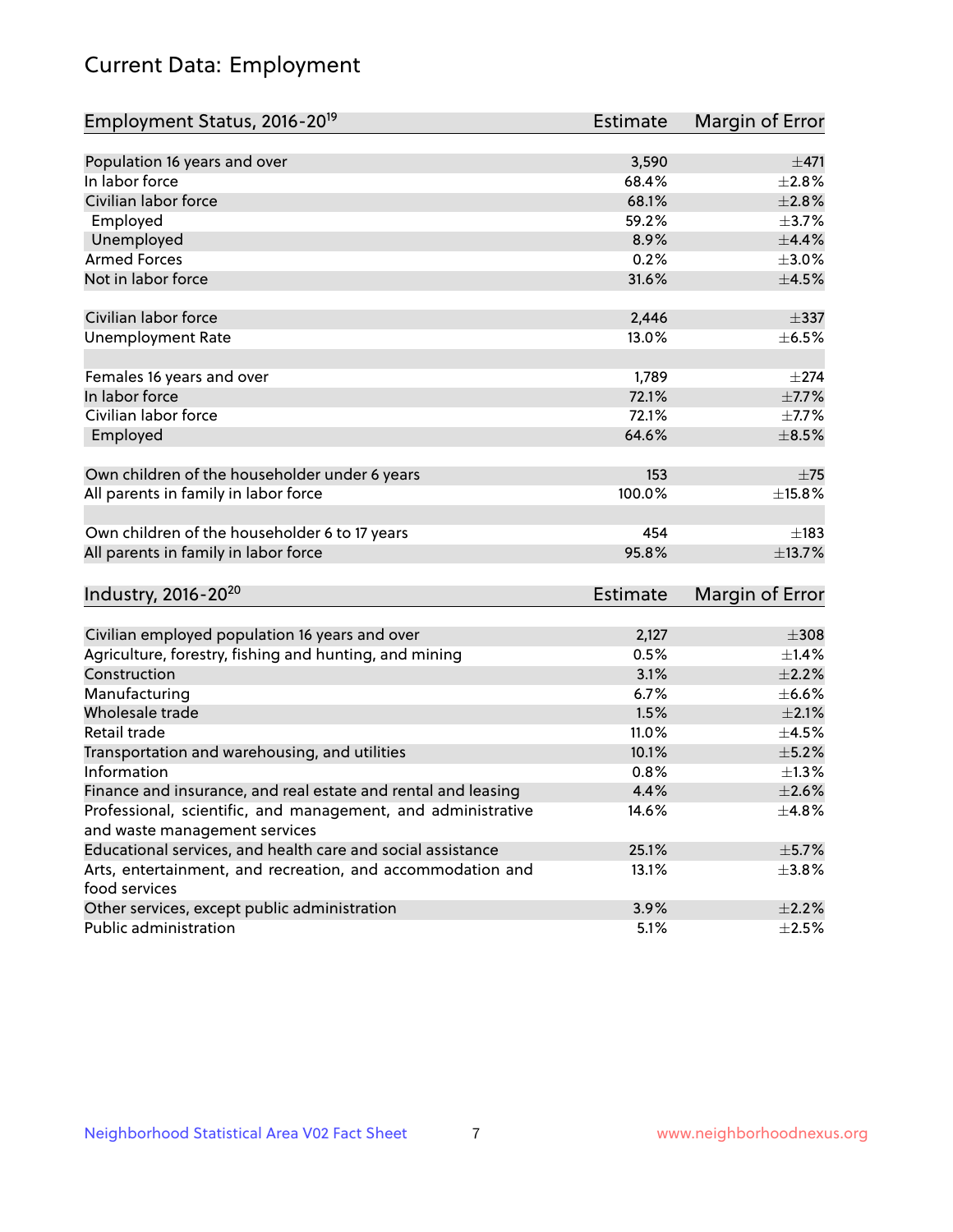# Current Data: Employment, continued...

| Occupation, 2016-20 <sup>21</sup>                                                                                | <b>Estimate</b> | Margin of Error |
|------------------------------------------------------------------------------------------------------------------|-----------------|-----------------|
| Civilian employed population 16 years and over                                                                   | 2,127           | $\pm 308$       |
| Management, business, science, and arts occupations                                                              | 28.8%           | $\pm$ 3.9%      |
| Service occupations                                                                                              | 25.4%           | $\pm$ 5.0%      |
| Sales and office occupations                                                                                     | 26.4%           | ±9.0%           |
| Natural resources, construction, and maintenance occupations                                                     | 4.0%            | $\pm 3.6\%$     |
| Production, transportation, and material moving occupations                                                      | 15.3%           | $\pm 4.6\%$     |
| Class of Worker, 2016-20 <sup>22</sup>                                                                           | Estimate        | Margin of Error |
| Civilian employed population 16 years and over                                                                   | 2,127           | $\pm 308$       |
| Private wage and salary workers                                                                                  | 78.9%           | $\pm$ 7.6%      |
| Government workers                                                                                               | 18.3%           | $\pm$ 5.2%      |
| Self-employed in own not incorporated business workers                                                           | 2.8%            | $\pm1.8\%$      |
| Unpaid family workers                                                                                            | 0.0%            | $\pm 1.6\%$     |
|                                                                                                                  |                 |                 |
| Job Flows, 2019 <sup>23</sup>                                                                                    |                 | 2019            |
| Total Jobs in Neighborhood Statistical Area                                                                      |                 | 1,133           |
| Held by residents of Neighborhood Statistical Area                                                               |                 | 1.7%            |
| Held by non-residents of Neighborhood Statistical Area                                                           |                 | 98.3%           |
|                                                                                                                  |                 |                 |
| Jobs by Industry Sector, 2019 <sup>24</sup>                                                                      |                 | 2019            |
| Total Jobs in Neighborhood Statistical Area                                                                      |                 | 1,133           |
| <b>Goods Producing sectors</b>                                                                                   |                 | 26.0%           |
| Trade, Transportation, and Utilities sectors                                                                     |                 | 48.9%           |
| All Other Services sectors                                                                                       |                 | 25.1%           |
| Total Jobs in Neighborhood Statistical<br>held<br>by<br>Area<br>Neighborhood Statistical Area residents          |                 | 19              |
| <b>Goods Producing sectors</b>                                                                                   |                 | 31.6%           |
| Trade, Transportation, and Utilities sectors                                                                     |                 | 26.3%           |
| All Other Services sectors                                                                                       |                 | 42.1%           |
| Jobs by Earnings, 2019 <sup>25</sup>                                                                             |                 | 2019            |
| Total Jobs in Neighborhood Statistical Area                                                                      |                 | 1,133           |
| Jobs with earnings \$1250/month or less                                                                          |                 | 21.0%           |
| Jobs with earnings \$1251/month to \$3333/month                                                                  |                 | 36.9%           |
| Jobs with earnings greater than \$3333/month                                                                     |                 | 42.1%           |
| Neighborhood Statistical<br>Jobs<br>in<br>held<br>by<br>Total<br>Area<br>Neighborhood Statistical Area residents |                 | 19              |
| Jobs with earnings \$1250/month or less                                                                          |                 | 15.8%           |
| Jobs with earnings \$1251/month to \$3333/month                                                                  |                 | 31.6%           |
| Jobs with earnings greater than \$3333/month                                                                     |                 | 52.6%           |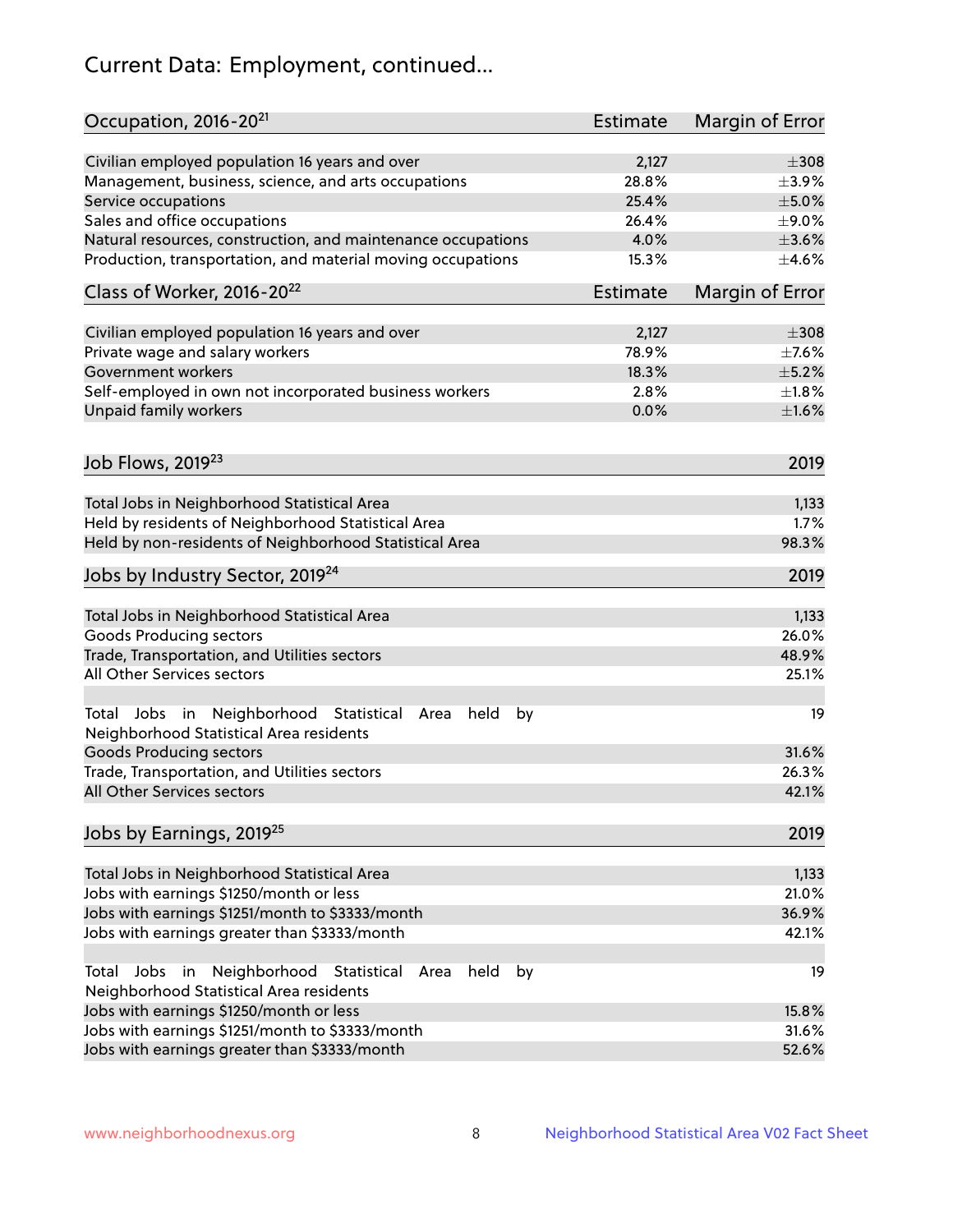# Current Data: Employment, continued...

| Jobs by Age of Worker, 2019 <sup>26</sup>                                                      | 2019  |
|------------------------------------------------------------------------------------------------|-------|
|                                                                                                |       |
| Total Jobs in Neighborhood Statistical Area                                                    | 1,133 |
| Jobs with workers age 29 or younger                                                            | 20.8% |
| Jobs with workers age 30 to 54                                                                 | 52.3% |
| Jobs with workers age 55 or older                                                              | 26.9% |
|                                                                                                |       |
| Total Jobs in Neighborhood Statistical Area held by<br>Neighborhood Statistical Area residents | 19    |
| Jobs with workers age 29 or younger                                                            | 21.1% |
| Jobs with workers age 30 to 54                                                                 | 68.4% |
| Jobs with workers age 55 or older                                                              | 10.5% |

### Current Data: Education

| School Enrollment, 2016-20 <sup>27</sup>       | <b>Estimate</b> | Margin of Error |
|------------------------------------------------|-----------------|-----------------|
|                                                |                 |                 |
| Population 3 years and over enrolled in school | 1,147           | $\pm$ 312       |
| Nursery school, preschool                      | 4.7%            | $+3.7%$         |
| Kindergarten                                   | 3.1%            | $\pm$ 3.4%      |
| Elementary school (grades 1-8)                 | 39.8%           | $\pm$ 8.7%      |
| High school (grades 9-12)                      | 16.6%           | $\pm$ 7.1%      |
| College or graduate school                     | 35.9%           | $+12.2%$        |

| Educational Attainment, 2016-20 <sup>28</sup> | <b>Estimate</b> | Margin of Error |
|-----------------------------------------------|-----------------|-----------------|
|                                               |                 |                 |
| Population 25 years and over                  | 2,920           | $\pm 408$       |
| Less than 9th grade                           | 5.9%            | $\pm$ 4.2%      |
| 9th to 12th grade, no diploma                 | 8.1%            | $\pm 2.6\%$     |
| High school graduate (includes equivalency)   | 30.6%           | $\pm$ 4.8%      |
| Some college, no degree                       | 21.5%           | $\pm$ 4.5%      |
| Associate's degree                            | 8.3%            | $\pm$ 3.9%      |
| Bachelor's degree                             | 13.9%           | $\pm 2.6\%$     |
| Graduate or professional degree               | 11.8%           | $+5.2%$         |
|                                               |                 |                 |
| Percent high school graduate or higher        | 86.0%           | $\pm$ 16.5%     |
| Percent bachelor's degree or higher           | 25.7%           | $\pm$ 5.3%      |
|                                               |                 |                 |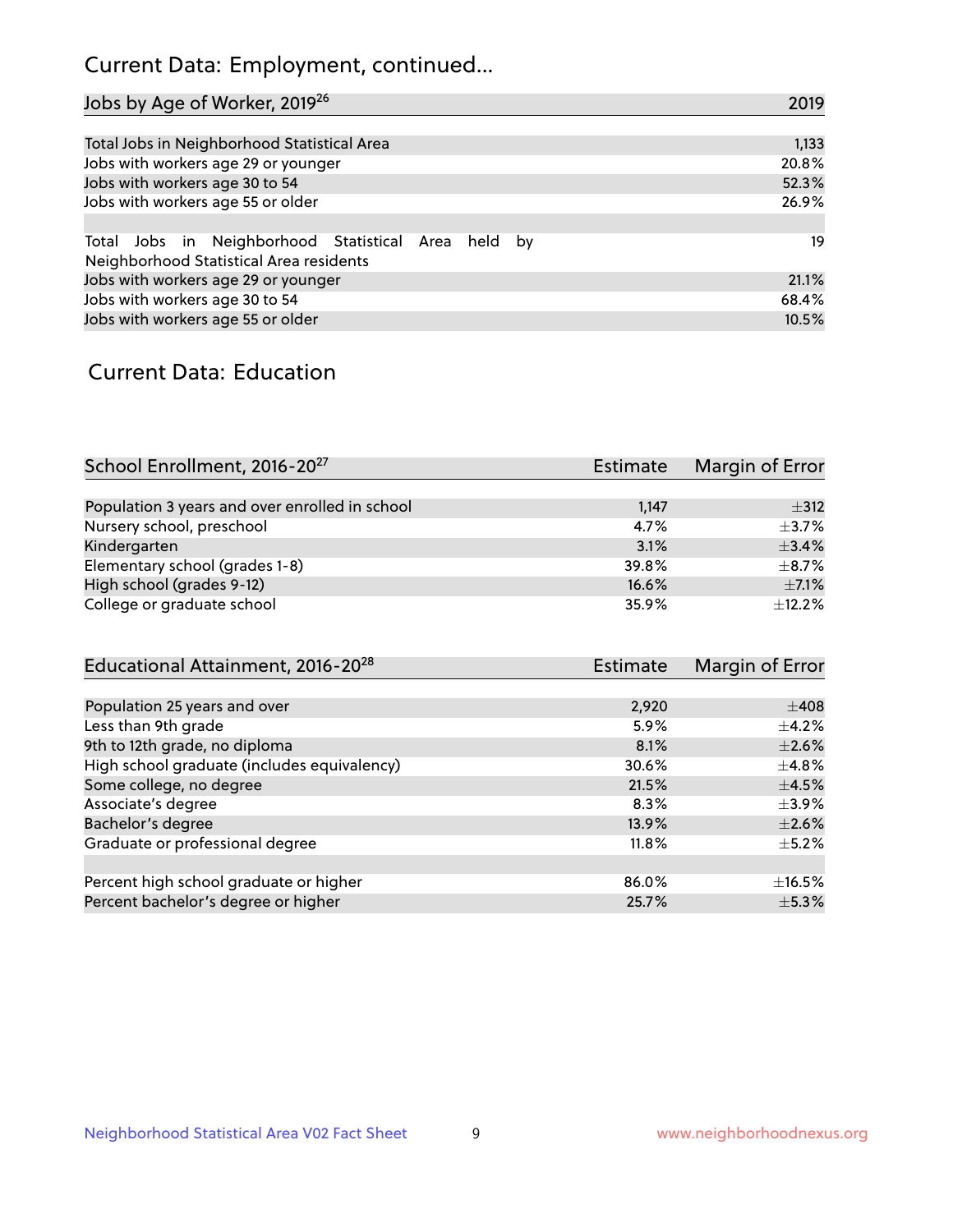# Current Data: Housing

| Households by Type, 2016-20 <sup>29</sup>            | <b>Estimate</b> | Margin of Error |
|------------------------------------------------------|-----------------|-----------------|
|                                                      |                 |                 |
| Total households                                     | 1,856           | $\pm$ 185       |
| Family households (families)                         | 44.0%           | $\pm$ 8.0%      |
| With own children under 18 years                     | 15.1%           | $\pm$ 5.0%      |
| Married-couple family                                | 15.2%           | $\pm$ 5.0%      |
| With own children of the householder under 18 years  | 5.4%            | $\pm 3.5\%$     |
| Male householder, no spouse present, family          | 5.1%            | $\pm$ 5.0%      |
| With own children of the householder under 18 years  | 0.2%            | $\pm 1.1\%$     |
| Female householder, no spouse present, family        | 23.8%           | ±4.8%           |
| With own children of the householder under 18 years  | 9.5%            | $\pm 3.5\%$     |
| Nonfamily households                                 | 56.0%           | $\pm$ 4.9%      |
| Householder living alone                             | 46.0%           | $\pm$ 5.3%      |
| 65 years and over                                    | 11.6%           | $\pm$ 3.3%      |
|                                                      |                 |                 |
| Households with one or more people under 18 years    | 20.1%           | $\pm$ 5.3%      |
| Households with one or more people 65 years and over | 21.1%           | $\pm 4.5\%$     |
| Average household size                               | 2.33            | $\pm$ 0.24      |
| Average family size                                  | 3.50            | $+0.14$         |
|                                                      |                 |                 |
| Housing Occupancy, 2016-20 <sup>30</sup>             | <b>Estimate</b> | Margin of Error |
| Total housing units                                  | 2,632           | $\pm 161$       |
| Occupied housing units                               | 70.5%           | $\pm$ 5.6%      |
| Vacant housing units                                 | 29.5%           | $\pm 4.1\%$     |
|                                                      |                 |                 |
| Homeowner vacancy rate                               | 16.5            | $\pm$ 6.6       |
| Rental vacancy rate                                  | 8.7             | $+4.2$          |
| Units in Structure, 2016-20 <sup>31</sup>            | Estimate        | Margin of Error |
|                                                      |                 |                 |
| Total housing units                                  | 2,632           | ±161            |
| 1-unit, detached                                     | 68.0%           | $\pm$ 3.8%      |
| 1-unit, attached                                     | 1.4%            | $\pm1.4\%$      |
| 2 units                                              | 6.5%            | $\pm 2.5\%$     |
| 3 or 4 units                                         | 3.4%            | ±1.9%           |
| 5 to 9 units                                         | 3.0%            | $\pm 1.8\%$     |
| 10 to 19 units                                       | 2.5%            | $\pm 1.7\%$     |
| 20 or more units                                     | 15.1%           | $\pm$ 4.4%      |
| Mobile home                                          | 0.2%            | $\pm$ 0.8%      |
| Boat, RV, van, etc.                                  | $0.0\%$         | $\pm$ 0.9%      |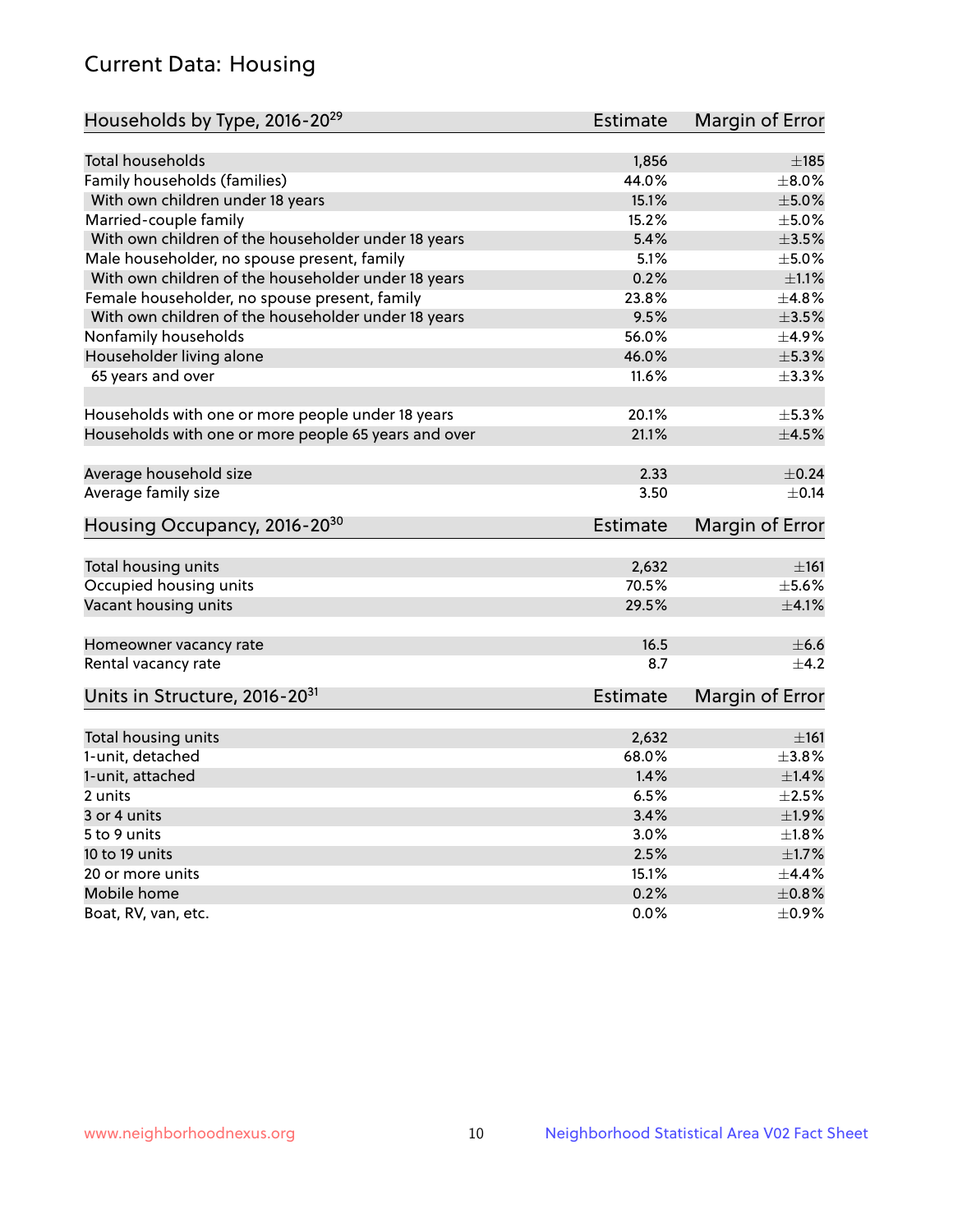# Current Data: Housing, continued...

| Year Structure Built, 2016-20 <sup>32</sup>    | <b>Estimate</b> | Margin of Error |
|------------------------------------------------|-----------------|-----------------|
| Total housing units                            | 2,632           | ±161            |
| Built 2014 or later                            | 0.7%            | $\pm 1.2\%$     |
| Built 2010 to 2013                             | 1.9%            | $\pm 1.3\%$     |
| Built 2000 to 2009                             | 23.3%           | $\pm$ 3.9%      |
| Built 1990 to 1999                             | 8.9%            | $\pm 2.7\%$     |
| Built 1980 to 1989                             | 4.3%            | ±2.0%           |
| Built 1970 to 1979                             | 2.9%            | $\pm1.8\%$      |
| Built 1960 to 1969                             | 2.3%            | ±1.4%           |
| Built 1950 to 1959                             | 12.3%           | $\pm$ 4.7%      |
| Built 1940 to 1949                             | 11.8%           | $\pm$ 4.0%      |
| Built 1939 or earlier                          | 31.6%           | $\pm 4.5\%$     |
| Housing Tenure, 2016-2033                      | <b>Estimate</b> | Margin of Error |
|                                                |                 |                 |
| Occupied housing units                         | 1,856           | $\pm$ 185       |
| Owner-occupied                                 | 34.2%           | $\pm$ 3.9%      |
| Renter-occupied                                | 65.8%           | $\pm$ 7.0%      |
| Average household size of owner-occupied unit  | 2.69            | $\pm$ 0.42      |
| Average household size of renter-occupied unit | 2.14            | $\pm$ 0.27      |
| Residence 1 Year Ago, 2016-20 <sup>34</sup>    | <b>Estimate</b> | Margin of Error |
| Population 1 year and over                     | 4,297           | $\pm 621$       |
| Same house                                     | 76.9%           | $\pm$ 5.4%      |
| Different house in the U.S.                    | 23.1%           | $\pm$ 5.5%      |
| Same county                                    | 16.2%           | $\pm$ 4.7%      |
| Different county                               | 6.9%            | $\pm 3.5\%$     |
| Same state                                     | 3.2%            | $\pm 2.2\%$     |
| Different state                                | 3.7%            | ±2.8%           |
| Abroad                                         | 0.0%            | $\pm$ 0.6%      |
| Value of Housing Unit, 2016-20 <sup>35</sup>   | <b>Estimate</b> | Margin of Error |
| Owner-occupied units                           | 634             | $\pm$ 97        |
| Less than \$50,000                             | 9.5%            | ±11.3%          |
| \$50,000 to \$99,999                           | 20.7%           | $\pm$ 8.9%      |
| \$100,000 to \$149,999                         | 14.8%           | $\pm$ 6.6%      |
| \$150,000 to \$199,999                         | 21.6%           | $\pm$ 8.7%      |
| \$200,000 to \$299,999                         | 17.7%           | $\pm$ 7.4%      |
| \$300,000 to \$499,999                         | 15.8%           | $\pm$ 7.2%      |
| \$500,000 to \$999,999                         | 0.0%            | $\pm$ 5.4%      |
| \$1,000,000 or more                            | 0.0%            | $\pm$ 6.6%      |
|                                                |                 |                 |
| Mortgage Status, 2016-20 <sup>36</sup>         | <b>Estimate</b> | Margin of Error |
| Owner-occupied units                           | 634             | ±97             |
| Housing units with a mortgage                  | 66.1%           | $\pm$ 9.9%      |
| Housing units without a mortgage               | 33.9%           | $\pm$ 10.0%     |

Neighborhood Statistical Area V02 Fact Sheet 11 11 www.neighborhoodnexus.org

Housing units without a mortgage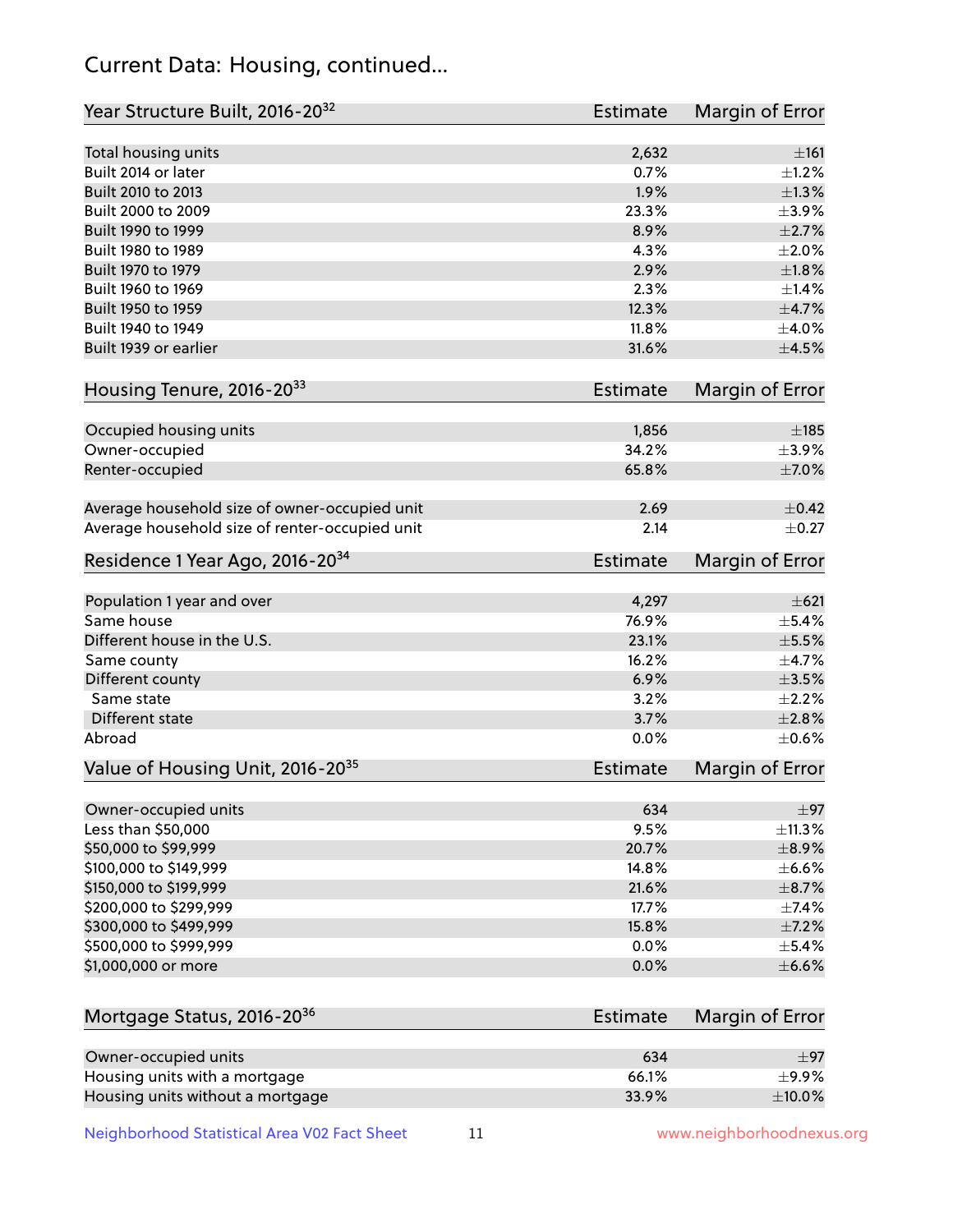# Current Data: Housing, continued...

| Selected Monthly Owner Costs, 2016-20 <sup>37</sup> | <b>Estimate</b> | Margin of Error |
|-----------------------------------------------------|-----------------|-----------------|
|                                                     |                 |                 |
| Housing units with a mortgage                       | 419             | ±90             |
| Less than \$300                                     | 0.0%            | $\pm$ 8.2%      |
| \$300 to \$499                                      | 0.0%            | $\pm$ 8.2%      |
| \$500 to \$999                                      | 38.4%           | ±11.9%          |
| \$1,000 to \$1,499                                  | 40.8%           | $\pm$ 8.8%      |
| \$1,500 to \$1,999                                  | 16.5%           | ±12.2%          |
| \$2,000 to \$2,999                                  | 4.3%            | $\pm$ 7.7%      |
| \$3,000 or more                                     | 0.0%            | $\pm 10.0\%$    |
|                                                     |                 |                 |
| Median (dollars)                                    | \$1,119         | $\pm$ 93        |
|                                                     |                 |                 |
| Housing units without a mortgage                    | 215             | ±71             |
| Less than \$150                                     | 0.0%            | $\pm$ 16.0%     |
| \$150 to \$249                                      | 13.0%           | ±17.0%          |
| \$250 to \$349                                      | 40.5%           | $\pm$ 15.5%     |
| \$350 to \$499                                      | 27.0%           | $\pm$ 17.2%     |
| \$500 to \$699                                      | 15.3%           | $\pm$ 16.0%     |
| \$700 or more                                       | 4.2%            | ±33.7%          |
|                                                     |                 |                 |
| Median (dollars)                                    | \$343           | $\pm 40$        |

| Selected Monthly Owner Costs as a Percentage of | Estimate | Margin of Error |
|-------------------------------------------------|----------|-----------------|
| Household Income, 2016-2038                     |          |                 |
|                                                 |          |                 |
| Housing units with a mortgage <sup>39</sup>     | 419      | $\pm$ 99        |
| Less than 20.0 percent                          | 43.7%    | $\pm$ 8.5%      |
| 20.0 to 24.9 percent                            | 12.4%    | $\pm$ 6.9%      |
| 25.0 to 29.9 percent                            | 8.6%     | $\pm$ 6.2%      |
| 30.0 to 34.9 percent                            | 12.9%    | $\pm$ 10.7%     |
| 35.0 percent or more                            | 22.4%    | $\pm$ 11.5%     |
|                                                 |          |                 |
| Housing units without a mortgage <sup>40</sup>  | 209      | $\pm$ 89        |
| Less than 10.0 percent                          | 34.4%    | $\pm$ 12.4%     |
| 10.0 to 14.9 percent                            | 12.0%    | $\pm$ 11.7%     |
| 15.0 to 19.9 percent                            | 23.9%    | $\pm$ 15.6%     |
| 20.0 to 24.9 percent                            | $3.3\%$  | $\pm$ 10.5%     |
| 25.0 to 29.9 percent                            | 4.3%     | $\pm$ 11.2%     |
| 30.0 to 34.9 percent                            | 6.7%     | $±13.9\%$       |
| 35.0 percent or more                            | 15.3%    | ±21.2%          |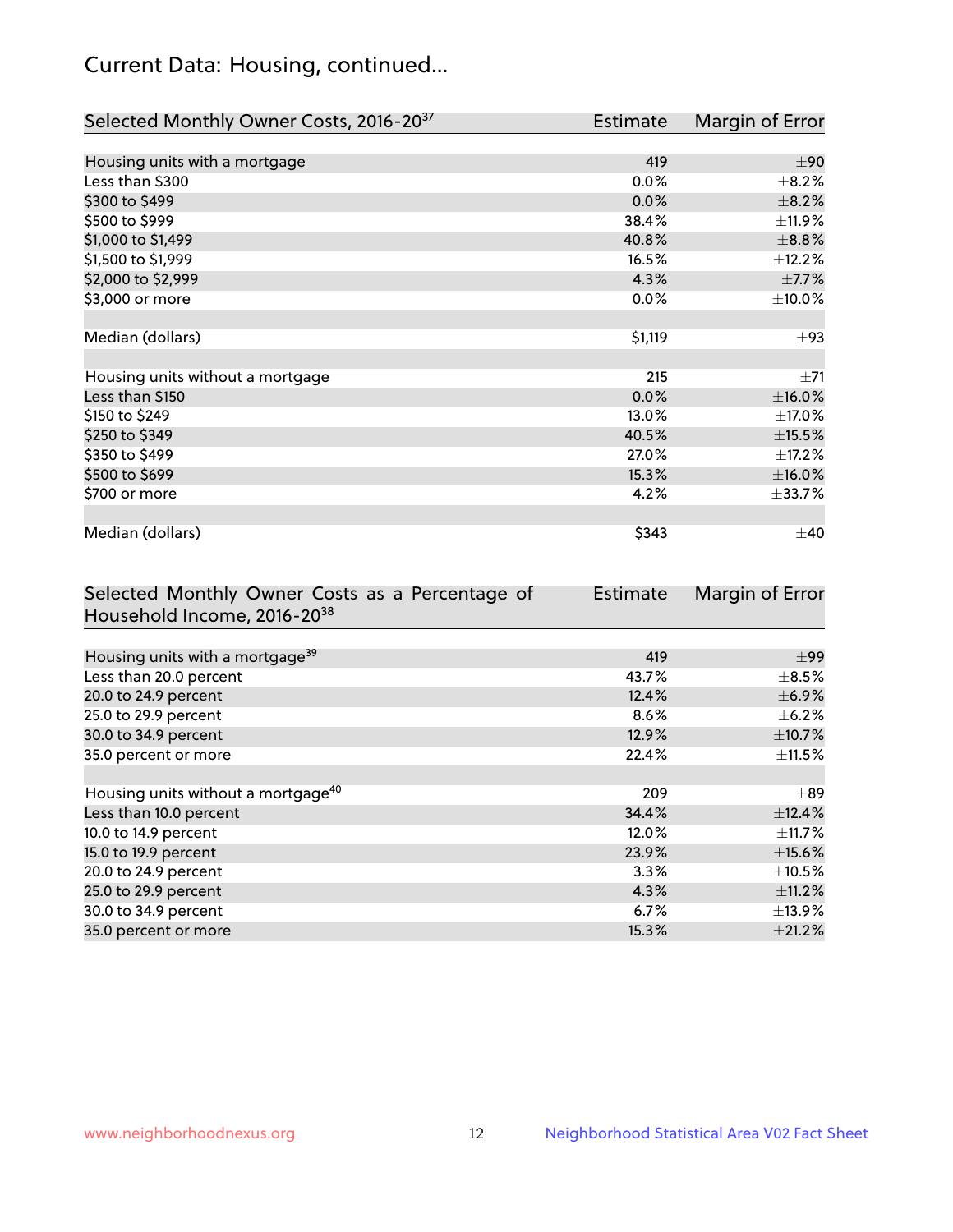# Current Data: Housing, continued...

| Gross Rent, 2016-20 <sup>41</sup>               | <b>Estimate</b> | Margin of Error |
|-------------------------------------------------|-----------------|-----------------|
|                                                 |                 |                 |
| Occupied units paying rent                      | 1,201           | $\pm$ 177       |
| Less than \$200                                 | 3.4%            | $\pm$ 4.5%      |
| \$200 to \$499                                  | 15.2%           | $\pm$ 9.1%      |
| \$500 to \$749                                  | 19.7%           | $\pm$ 7.1%      |
| \$750 to \$999                                  | 21.7%           | ±6.3%           |
| \$1,000 to \$1,499                              | 36.1%           | $\pm$ 8.7%      |
| \$1,500 to \$1,999                              | 3.8%            | $\pm 2.7\%$     |
| \$2,000 or more                                 | 0.0%            | $\pm$ 4.0%      |
| Median (dollars)                                | \$849           | $\pm 69$        |
|                                                 |                 |                 |
| No rent paid                                    | 21              | $\pm 23$        |
|                                                 |                 |                 |
| Gross Rent as a Percentage of Household Income, | <b>Estimate</b> | Margin of Error |
| $2016 - 20^{42}$                                |                 |                 |
|                                                 |                 |                 |
| Occupied units paying rent <sup>43</sup>        | 1,177           | $\pm 208$       |
| Less than 15.0 percent                          | 15.6%           | $\pm$ 9.1%      |
| 15.0 to 19.9 percent                            | 12.7%           | $\pm$ 6.5%      |
| 20.0 to 24.9 percent                            | 8.5%            | $\pm$ 5.5%      |
| 25.0 to 29.9 percent                            | 12.5%           | $\pm$ 5.5%      |
| 30.0 to 34.9 percent                            | 4.3%            | $\pm 2.6\%$     |
| 35.0 percent or more                            | 46.3%           | $\pm$ 5.6%      |

# Current Data: Transportation

| Commuting to Work, 2016-20 <sup>44</sup>  | <b>Estimate</b> | Margin of Error |
|-------------------------------------------|-----------------|-----------------|
|                                           |                 |                 |
| Workers 16 years and over                 | 2,056           | $\pm$ 336       |
| Car, truck, or van - drove alone          | 51.0%           | $\pm$ 7.7%      |
| Car, truck, or van - carpooled            | 6.0%            | $\pm$ 3.8%      |
| Public transportation (excluding taxicab) | 23.7%           | $\pm$ 4.9%      |
| Walked                                    | 2.5%            | $\pm 2.3\%$     |
| Other means                               | 11.9%           | $\pm$ 8.1%      |
| Worked at home                            | 4.9%            | $\pm$ 3.3%      |
|                                           |                 |                 |
| Mean travel time to work (minutes)        | 29.4            | ±1.5            |

| Access to a Vehicle, 2016-20 <sup>45</sup> | <b>Estimate</b> | Margin of Error |
|--------------------------------------------|-----------------|-----------------|
|                                            |                 |                 |
| Occupied housing units                     | 1,856           | $\pm$ 185       |
| No vehicles available                      | 27.5%           | $+5.1%$         |
| 1 vehicle available                        | 51.3%           | ±7.4%           |
| 2 vehicles available                       | 15.9%           | $+4.1%$         |
| 3 or more vehicles available               | 5.3%            | $+4.5%$         |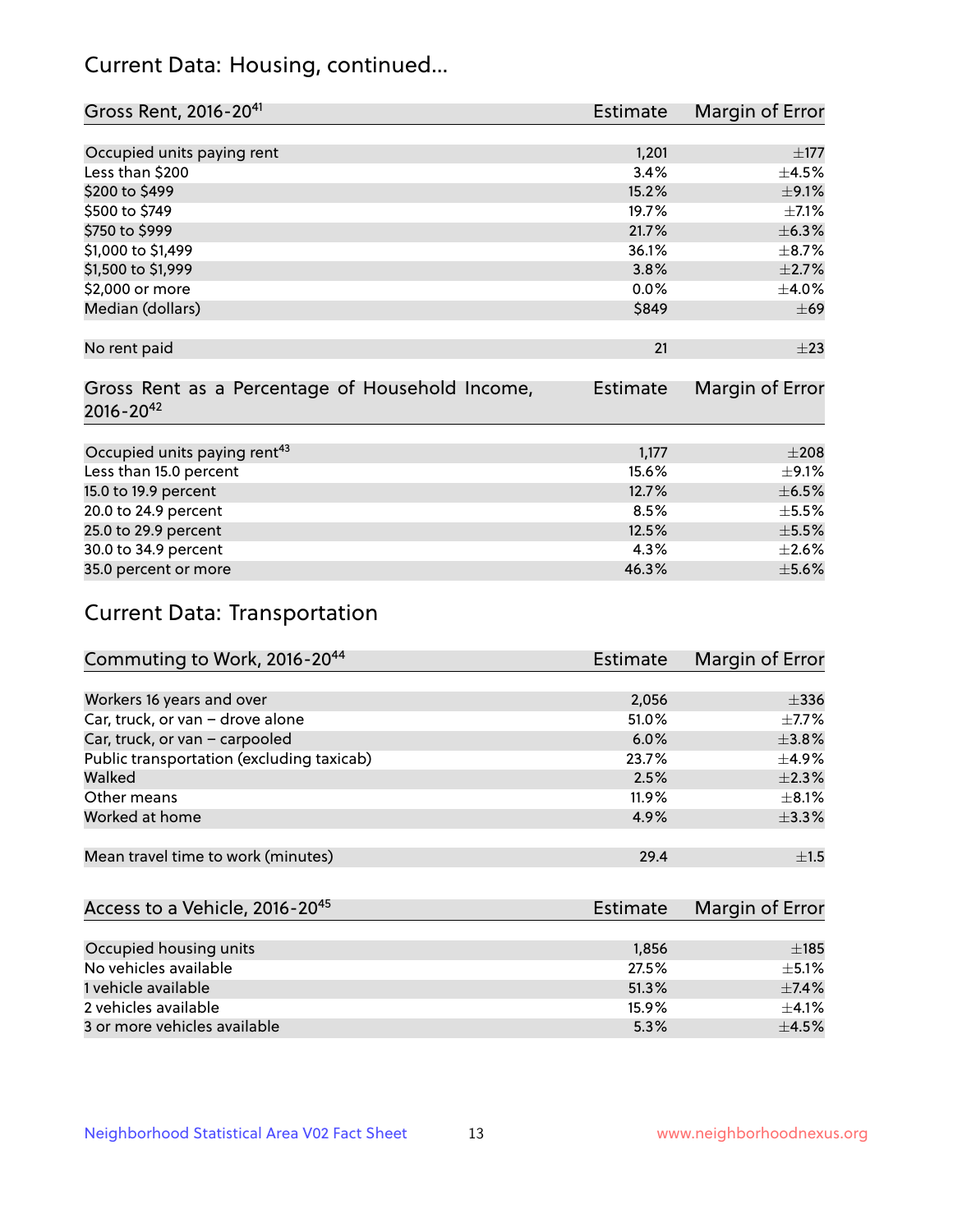# Current Data: Health

| Health Insurance coverage, 2016-2046                    | <b>Estimate</b> | Margin of Error |
|---------------------------------------------------------|-----------------|-----------------|
|                                                         |                 |                 |
| Civilian Noninstitutionalized Population                | 4,313           | $\pm 622$       |
| With health insurance coverage                          | 77.6%           | $\pm$ 15.1%     |
| With private health insurance coverage                  | 51.9%           | $\pm 2.7\%$     |
| With public health coverage                             | 35.8%           | ±4.3%           |
| No health insurance coverage                            | 22.4%           | $\pm$ 4.9%      |
| Civilian Noninstitutionalized Population Under 19 years | 902             | $\pm 902$       |
| No health insurance coverage                            | 5.3%            | ±6.8%           |
|                                                         |                 |                 |
| Civilian Noninstitutionalized Population 19 to 64 years | 2,934           | $\pm 431$       |
| In labor force:                                         | 2,305           | $\pm$ 364       |
| Employed:                                               | 2,000           | $\pm$ 323       |
| With health insurance coverage                          | 71.9%           | ±3.3%           |
| With private health insurance coverage                  | 68.1%           | $\pm$ 4.6%      |
| With public coverage                                    | 5.3%            | $\pm 2.5\%$     |
| No health insurance coverage                            | 28.1%           | $\pm$ 8.5%      |
|                                                         |                 |                 |
| Unemployed:                                             | 305             | $\pm$ 323       |
| With health insurance coverage                          | 32.1%           | ±15.4%          |
| With private health insurance coverage                  | 25.6%           | ±14.8%          |
| With public coverage                                    | 19.3%           | ±14.0%          |
| No health insurance coverage                            | 67.9%           | ±23.9%          |
|                                                         |                 |                 |
| Not in labor force:                                     | 629             | $\pm$ 176       |
| With health insurance coverage                          | 76.2%           | $\pm$ 9.5%      |
| With private health insurance coverage                  | 43.4%           | $\pm$ 15.0%     |
| With public coverage                                    | 46.7%           | $\pm$ 10.7%     |
| No health insurance coverage                            | 23.8%           | $\pm$ 11.6%     |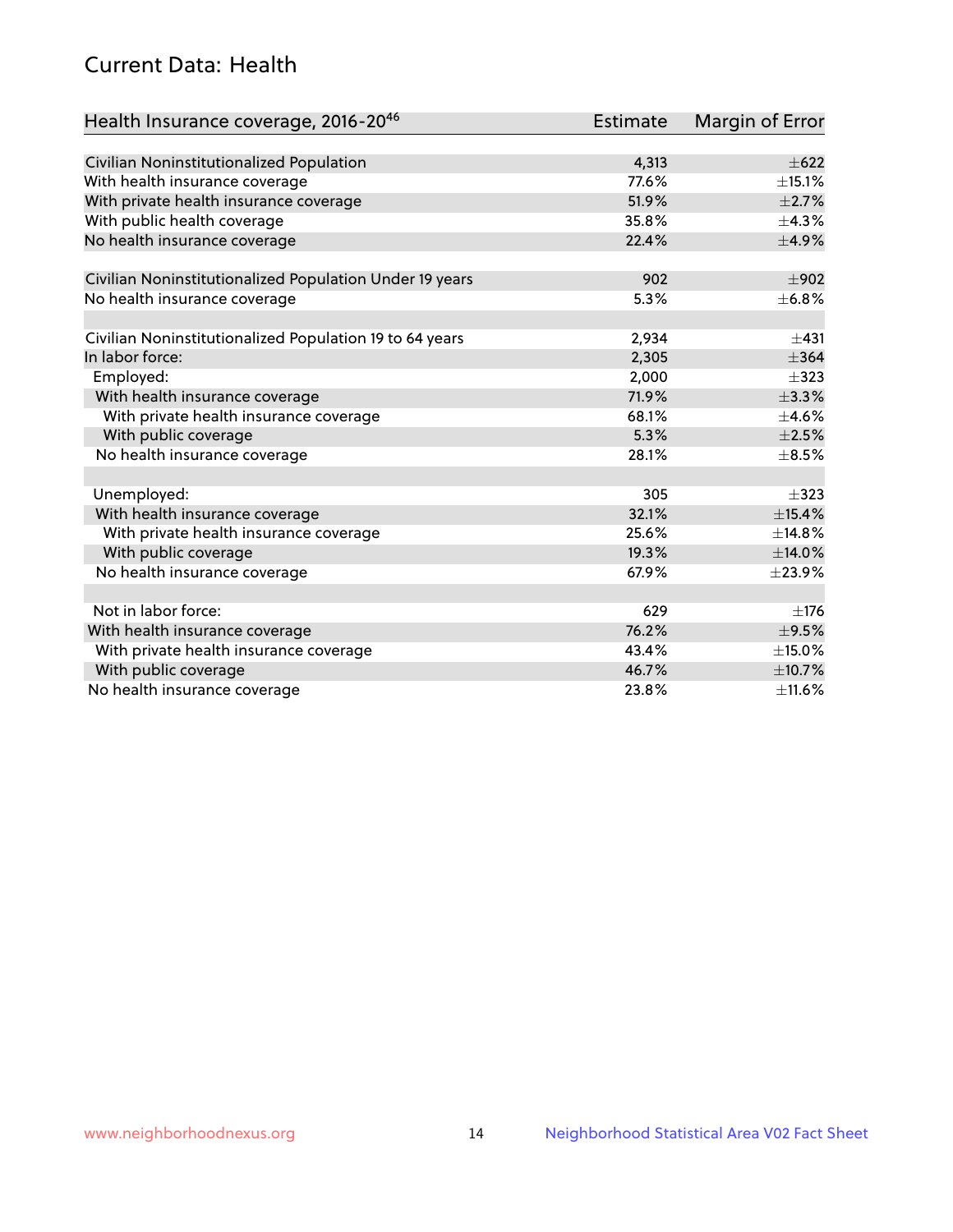#### Notes:

- 1. Source: U.S. Census Bureau, Decennial Census 2000, SF1 tables P8, P12; American Community Survey, tables B01001, B03002
- 2. This category includes Pacific Islanders, Native Americans and Alaska Natives, people who identify as some other race, and those who identify as bi/multi racial.
- 3. Source: U.S. Census Bureau, Decennial Census 2000, SF1 tables P15, P16, P18, P19; American Community Survey, tables B11001, B11005, B11003
- 4. Source: U.S. Census Bureau, Decennial Census 2000, SF3 table P37; American Community Survey, table B15002
- 5. Source: U.S. Census Bureau, Longitudinal Employer-Household Dynamics Residential Area Characteristics, Table JT01 (Primary Jobs); Workplace Area Characteristics, Table JT00 (All Jobs)
- 6. Source: U.S. Census Bureau, Decennial Census 2000, SF3 tables P52, P87; American Community Survey, tables B19001, B17001
- 7. Source: U.S. Census Bureau, Decennial Census 2000, SF1 tables H3, H4; American Community Survey, tables B25002, B25009
- 8. Source: U.S. Census Bureau, Decennial Census 2000, SF3 table H44; American Community Survey, tables B25044
- 9. Source: Atlanta Police Department, COBRA; U.S. Census Bureau, American Community Survey, table B01001
- 10. Source: U.S. Census Bureau, American Community Survey, table B01001
- 11. Source: U.S. Census Bureau, American Community Survey, table B03002
- 12. Source: U.S. Census Bureau, American Community Survey, table B05002
- 13. Source: U.S. Census Bureau, American Community Survey, table B05003
- 14. Source: U.S. Census Bureau, American Community Survey, tables B19001, B19025, B19051, B19061, B19055, B19065, B19059, B19069, B19056, B19066, B19057, B19067, B22001, B19101, B19127
- 15. Source: U.S. Census Bureau, American Community Survey, tables B19201, B19214, B20017, B19313
- 16. Source: U.S. Census Bureau, American Community Survey, table B17010
- 17. Source: U.S. Census Bureau, American Community Survey, tables B17001, B17006, B17021, B17007. Table totals may be lower than the total population, as they are based on the population for whom poverty status is determined.
- 18. Source: U.S. Census Bureau, American Community Survey, B17001H, B17001B, B17001D, B17001I. Table totals may be lower than the total population, as they are based on the population for whom poverty status is determined.
- 19. Source: U.S. Census Bureau, American Community Survey, tables B23001, B23008
- 20. Source: U.S. Census Bureau, American Community Survey, table C24030
- 21. Source: U.S. Census Bureau, American Community Survey, table C24010
- 22. Source: U.S. Census Bureau, American Community Survey, table B24080
- 23. Source: U.S. Census Bureau, Longitudinal Employer-Household Dynamics Origin-Destination Data, Tables JT00 Main and JT00 Aux
- 24. Source: U.S. Census Bureau, Longitudinal Employer-Household Dynamics Origin-Destination Data, Tables JT00 Main and JT00 Aux
- 25. Source: U.S. Census Bureau, Longitudinal Employer-Household Dynamics Origin-Destination Data, Tables JT00 Main and JT00 Aux
- 26. Source: U.S. Census Bureau, Longitudinal Employer-Household Dynamics Origin-Destination Data, Tables JT00 Main and JT00 Aux
- 27. Source: U.S. Census Bureau, American Community Survey, table B14001
- 28. Source: U.S. Census Bureau, American Community Survey, table B15002
- 29. Source: U.S. Census Bureau, American Community Survey, tables B11001, B11003, B11007, B11005, B09019
- 30. Source: U.S. Census Bureau, American Community Survey, tables B25002, B25003, B25004
- 31. Source: U.S. Census Bureau, American Community Survey, table B25024
- 32. Source: U.S. Census Bureau, American Community Survey, table B25034
- 33. Source: U.S. Census Bureau, American Community Survey, tables B25009, B25008, B25003
- 34. Source: U.S. Census Bureau, American Community Survey, table B07003
- 35. Source: U.S. Census Bureau, American Community Survey, table B25075. This value is self-reported and may differ from home values as determined by the County Tax Assessor.
- 36. Source: U.S. Census Bureau, American Community Survey, table B25081
- 37. Source: U.S. Census Bureau, American Community Survey, table B25087
- 38. Source: U.S. Census Bureau, American Community Survey, table B25091
- 39. Excludes units where Selected Monthly Owner Costs as a Percentage of Income cannot be computed.
- 40. Excludes units where Selected Monthly Owner Costs as a Percentage of Income cannot be computed.
- 41. Source: U.S. Census Bureau, American Community Survey, table B25063
- 42. Source: U.S. Census Bureau, American Community Survey, table B25070
- 43. Excludes units where Gross Rent as a Percentage of Income cannot be computed.
- 44. Source: U.S. Census Bureau, American Community Survey, tables B08101, B08013
- 45. Source: U.S. Census Bureau, American Community Survey, table B25044
- 46. Source: U.S. Census Bureau, American Community Survey, tables B18135, B27011

The dagger (†) symbol denotes values that cannot be computed.